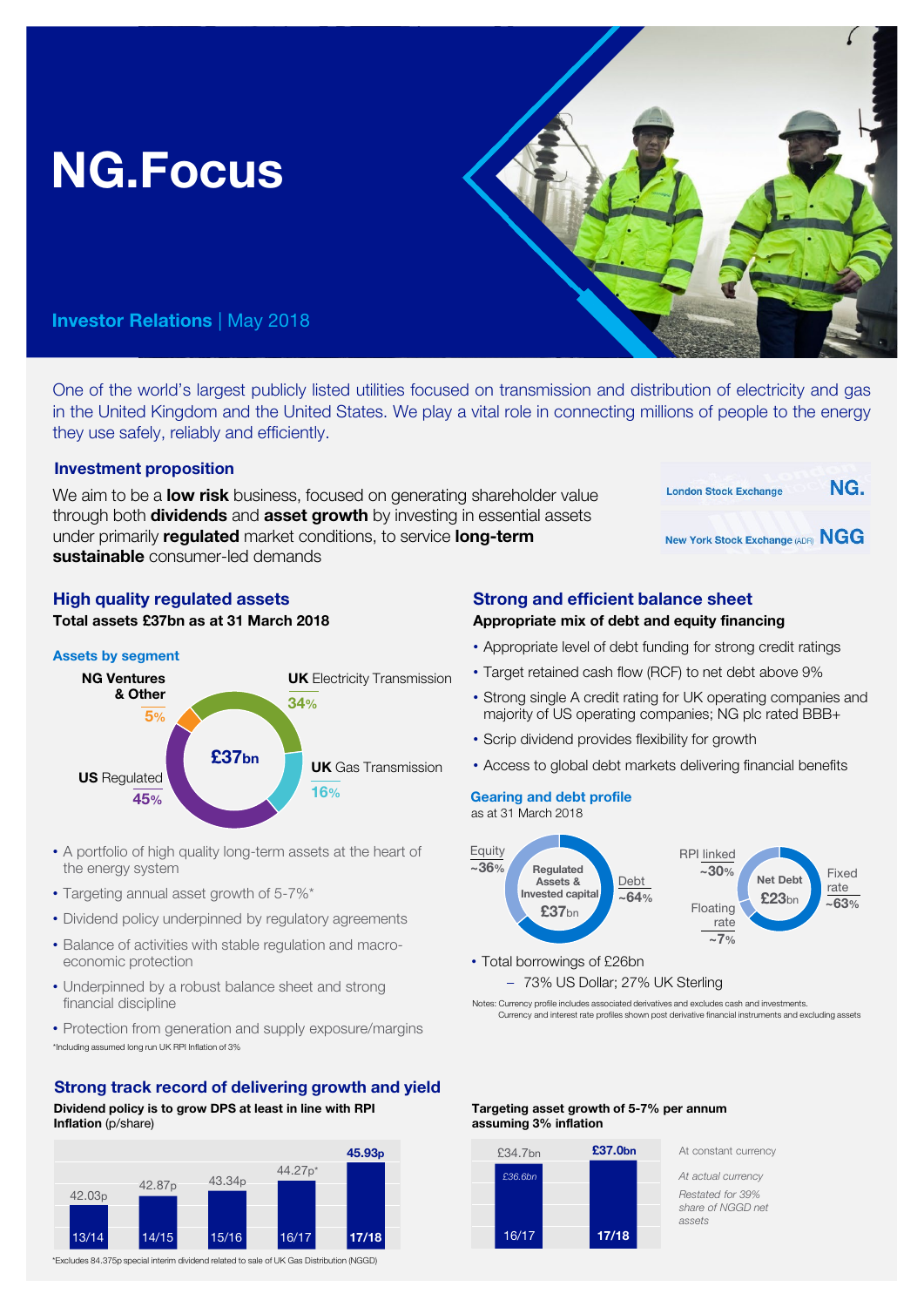# Continued strong UK operational and financial performance in 2017/18

12.7%\*

#### UK Electricity **Transmission** Base return **Totex** incentive Additional allowance UK combined returns **Other** incentives **Operational** return on equity Regulated asset value + Totex <sub>+</sub> Other <sub>+</sub> Additional <sub>=</sub> return + = Regulated + = Adjusted<br>+ incentive incentives allowance on equity + asset value + = operating profit  $10.2\%$  |  $|$  180bps |  $|$  40bps |  $|$  70bps |  $|$  13.1% |  $|$  £13.0bn  $14.5\%$  |  $|$  £1.0bn UK Gas **Transmission** 2017/18 UK RoE  $\frac{0.06 \text{ N}}{2.1\%}$ FY17  $\,$  10.0%  $\,$   $\,$   $\,$  (80)bps  $\,$   $\,$   $\,$  120bps  $\,$   $\,$   $\,$   $\,$  (40)bps  $\,$   $\,$   $\,$  10.0%  $\,$   $\,$   $\,$  £6.0bn 1 $\,$ 4.5%  $\,$   $\,$   $\,$  £0.5bn

\*Excludes 100% of NGGD performance in FY17 – classified as a discontinued operation on 31 March 2017 and excludes any gain on the sale of NGGD

#### Regulation

- Single regulatory body Ofgem
- RIIO price control provides regulatory clarity through to 2021
- Incentives to promote innovative and efficient capital investments benefitting customers and shareholders
- Cost allowances and revenues linked to RPI
- Remunerated in part through RPI asset indexation

#### Strong performance in the UK

• Achieved outperformance of 200bps through innovation and efficiency

Adjusted<br>operating profit

- Focus on customer savings; around £540m generated to date under RIIO
- Continued investment in maintaining the network



# National Grid Ventures & Other

|                                         | <b>Metering</b>   | <b>Grain LNG</b>  | French<br>Interconnector | <b>Property</b> | <b>Adjusted operating</b><br>profit |
|-----------------------------------------|-------------------|-------------------|--------------------------|-----------------|-------------------------------------|
| <b>NG Ventures</b><br>& Other           | £155 <sub>m</sub> | £76m              | £65m                     | £84m            | £231m                               |
|                                         | <b>Britned</b>    | <b>Millennium</b> | Cadent                   | Other           | Post tax share                      |
| <b>Joint ventures</b><br>Post tax share | £36m              | £13m              | £123m                    | $E(5)$ m        | £167m                               |
| <b>CAPITAL</b><br>INVESIMENI            | £518m*            |                   |                          |                 |                                     |

\*excludes £19m equity contribution o St William property joint venture

#### National Grid Ventures

- Long term assets with a low risk profile and stable cash flows
- 3GW of electricity interconnection between UK and Europe, with a further 3.4GW under construction

#### Other activities

- 295 sites of varying sizes and values owned by National Grid Property
- St. William joint venture partnership with Berkley Group to unlock land value and provide access to downstream profits
- Following the sale of a 61% stake in UK Gas Distribution, National Grid now owns a 39% share of Cadent
	- Option agreements in place for the sale of remaining 39%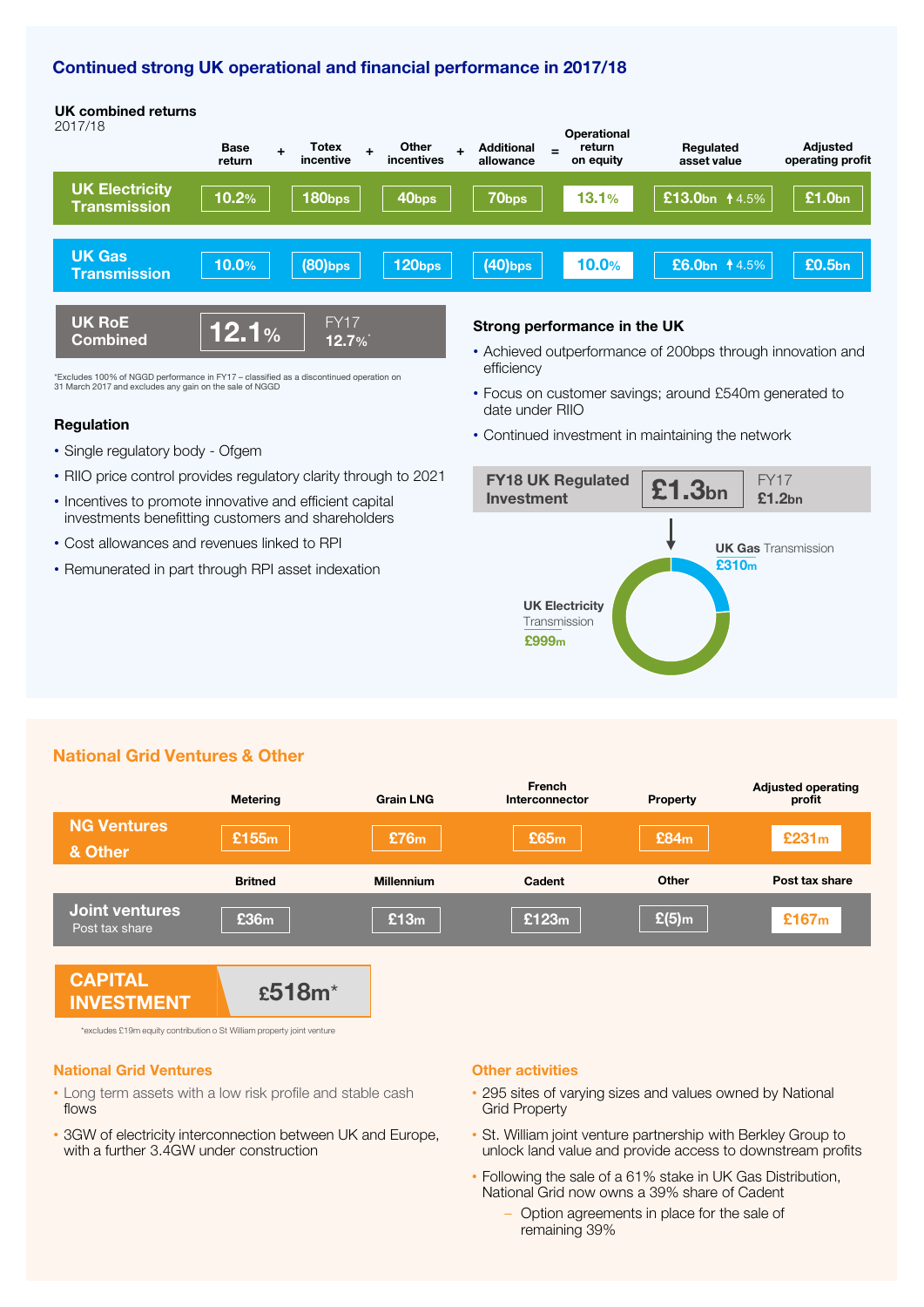# Improved US financial performance in 2017/18

### US returns

Fiscal year 2017/18

|                     | <b>New York</b> | <b>Massachusetts</b> | <b>Rhode Island</b> | <b>FERC</b>         | <b>Operational return</b><br>on equity | <b>Adjusted operating</b><br>profit |
|---------------------|-----------------|----------------------|---------------------|---------------------|----------------------------------------|-------------------------------------|
| <b>US Regulated</b> | $9.0\%$         | 7.8%                 | 6.9%                | 11.5%               | 8.9%                                   | 1.7bn $^{\dagger}$                  |
| Rate base           | \$11.5bn        | \$4.9bn              | \$1.5 <sub>bn</sub> | \$2.8 <sub>bn</sub> | \$20.7bn <b>†7.4%</b>                  |                                     |

#### 2017/18 RoE/Rate base (\$m)





#### Regulation

Jurisdictional operating model aligned with regulatory bodies

- 80% of distribution rate base operating under updated rates
- ~50/50 debt:equity capital structure assumed by regulator
- Nominal returns provide a faster cash return
- \$2.7bn of assets outside of rate base, including capital work in progress

# US investment drivers

- Electric investments for network resiliency and storm hardening and grid modernisation
- Mandated leak prone gas pipe replacement programmes
- Decarbonisation of energy

#### Timeline on regulatory filings



# Environmental performance and priorities